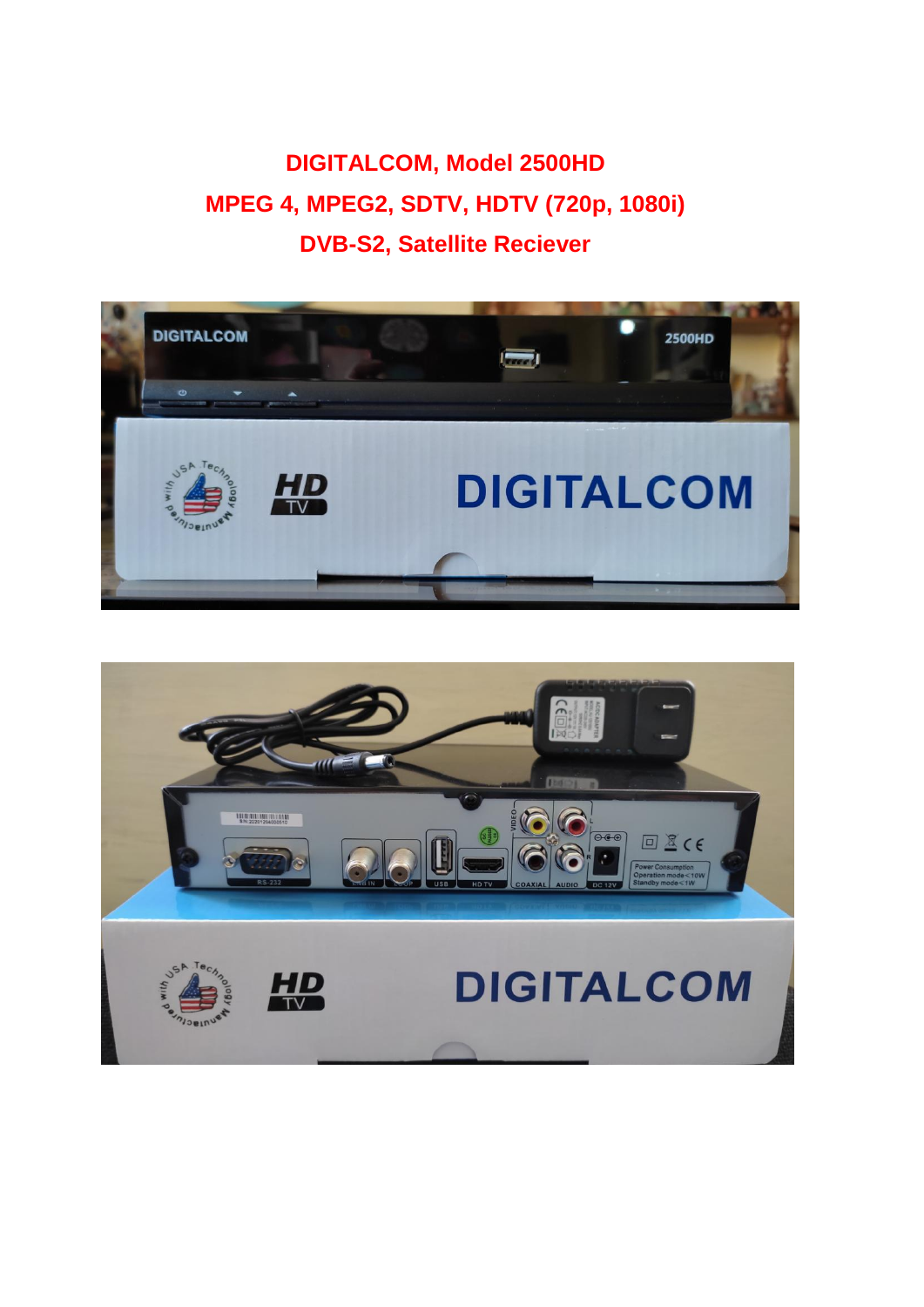## **FEATURES:**

- Fully compliant with DVB-S2 standard
- Full HD output in 720p, 1080i, 1080p
- HDCP protection
- Multi-lingual OSD and user-friendly UI
- Parental Control, Teletex, EPG supported
- Favorite Group Supported
- DiSEqC1.0, 1.1, 1.2, USALS Compatible
- Time shift supported with external hard drive disc
- Supporting pictures with JPEG, BMP
- Supporting movie files with MPEG1/MPEG2/MPEG4/H264

## **TECHNICAL SPECIFICATIONS:**

| <b>DVB-S2 LNB INPUT/DEMODULATION</b> |                                                                   |
|--------------------------------------|-------------------------------------------------------------------|
|                                      | F-Female *1 for LNB Input, F-Female*1 for LOOP                    |
| <b>Connector Type</b>                | Output                                                            |
| Input Frequency                      | 950 MHz-----2150 MHz                                              |
| Signal Input Level                   | -65 dBm~-25dBm                                                    |
| Input Impedance                      | 75 Ohm                                                            |
| Demodulation                         | QPSK/8PSK: 1~55Msps                                               |
| <b>Signal Compatibility</b>          | Support conversion for different video formats and<br>frame rates |
| <b>POWER SUPPLY</b>                  |                                                                   |
| <b>Power Comsumption</b>             | 10Wmax                                                            |
| DC Input                             | <b>12V IN</b>                                                     |
| <b>MEMORY</b>                        |                                                                   |
| Flash                                | 32Mbit                                                            |
| <b>DDRII Memory</b>                  | 512Mbit                                                           |
| PHYSICAL CHARACTERISTICS             |                                                                   |
| <b>Physical Size</b>                 | 170mm * 96mm* 40mm                                                |
| <b>FRONT PANEL</b>                   |                                                                   |
| Key                                  | POWER, CH+, CH-                                                   |
| Indicator                            | <b>LED Indicator for Power On/Off</b>                             |